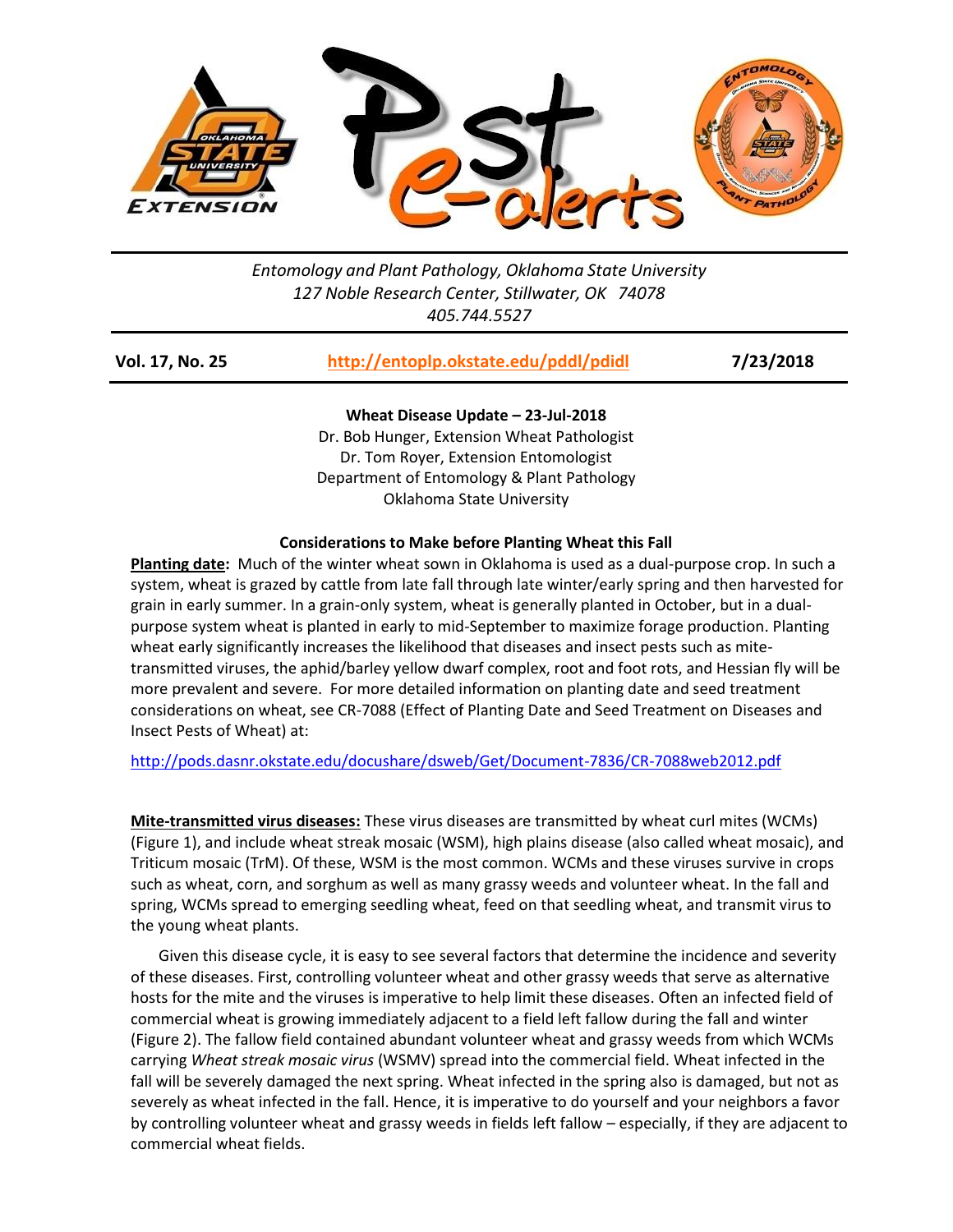A second factor linked to the severity of these mite-transmitted virus diseases is planting date. Early planting dates associated with grazing provides for a much longer time period in the fall for mites to spread to and infect seedling wheat. Planting later in the fall (after October 1 in northern OK and after October 15 in southern OK) and controlling volunteer wheat are the two practices that can be employed to help manage these diseases. It is extremely critical that volunteer wheat is completely dead for at least two weeks prior to emergence of seedling wheat because WCMs have a life span of 7- 10 days. Thus, completely killing or destroying volunteer wheat for a period of at least two weeks prior to emergence of seedling wheat will greatly reduce mite numbers in the fall.

The incidence and severity of these mite-transmitted virus diseases as affected by planting date can be illustrated by the number of samples that tested positive for WSMV and HPV in 2017 compared to 2018. In 2017, 103 wheat samples were tested by the Plant Disease and Insect Diagnostic Lab at OSU for presence of mite-transmitted viruses. Of these 103 samples, 69 (67%) tested positive for WSMV and 22 (21%) tested positive for HPV. In 2018, only 12 of 126 (10%) samples were positive for one or both of these viruses. For a number of reasons, the planting date of wheat across Oklahoma in the fall of 2017 was significantly later than the fall of 2016. I believe this helped to lower incidence and severity of the mite-transmitted viruses in Oklahoma in 2018 compared to 2017.

Finally, seed treatments and insecticides are not effective in controlling the mites or these mitetransmitted virus diseases. Regarding resistant varieties, there are several winter wheat varieties that have resistance to either WSM or the curl mites, but the adaptation of these varieties to Oklahoma is limited, and the resistance is not typically an absolute resistance to the disease. Hence, severe and continuous disease pressure especially at higher temperature (greater than about 75 F) can overcome the resistance. For more information on mite-transmitted virus diseases, see OSU Fact Sheet 7328 (Wheat Streak Mosaic, High Plains Disease and Triticum Mosaic: Three Virus Diseases of Wheat in Oklahoma) at: <http://pods.dasnr.okstate.edu/docushare/dsweb/Get/Document-8987/EPP-7328.pdf>





Photo credit: Texas A&M Univ. | Photo credit: Univ. of Kentucky



## Figure 1. Wheat curl mites and symptoms of wheat streak mosaic.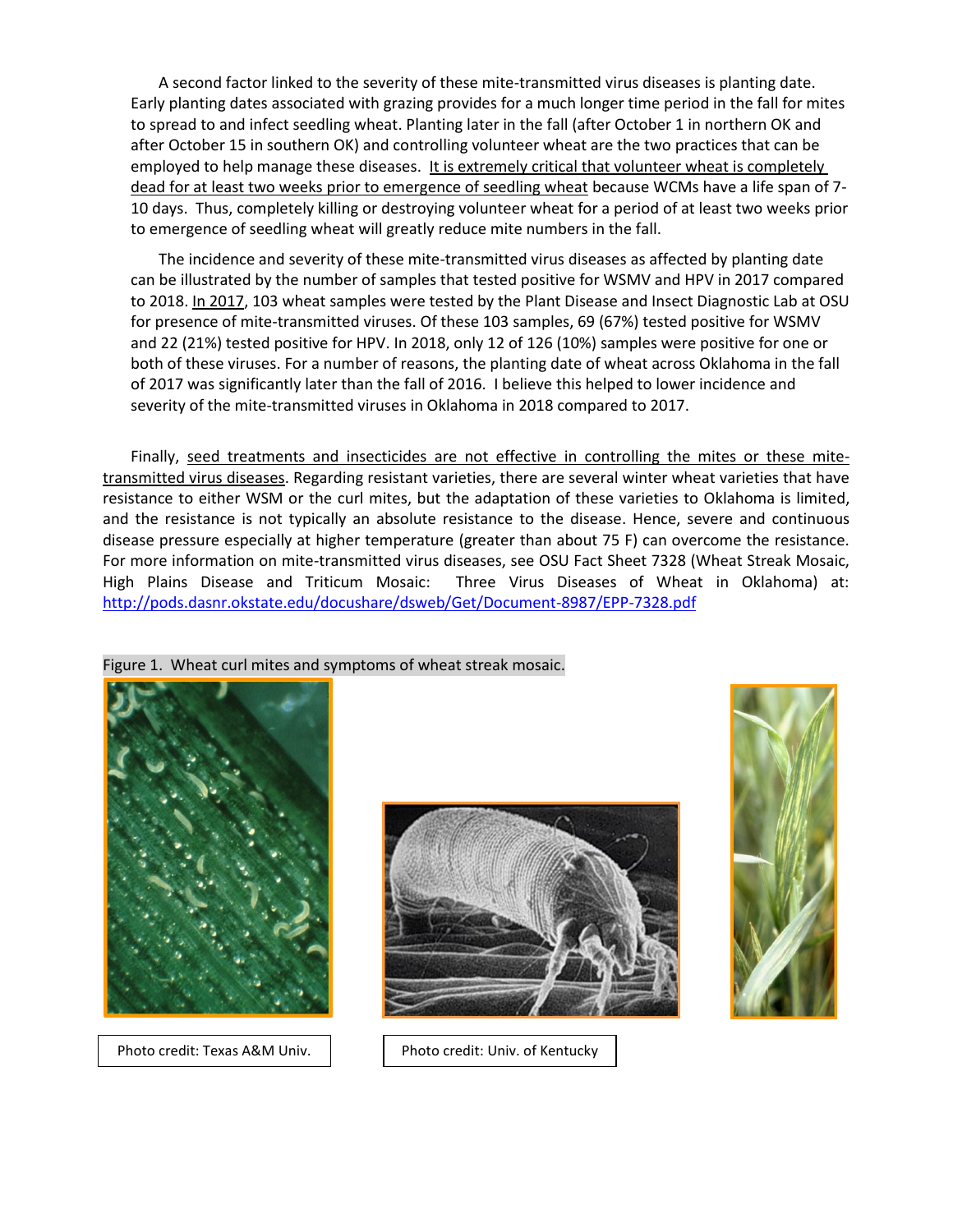Figure 2. A commercial wheat field (right) growing adjacent to a field (left) in which volunteer wheat and grassy weeds were not controlled until the spring. The commercial field begin to show WSM symptoms in late March and the disease became severe as the spring progressed.



**Aphid/barley yellow dwarf (BYD) complex:** Viruses that cause BYD are transmitted by many cerealfeeding aphids (Figure 3). BYD infections that occur in the fall are the most severe because virus has a longer time to damage plants as compared to infections that occur in the spring. Several steps can be taken to help manage BYD. First, a later planting date (after October 1 in northern Oklahoma and after October 15 in southern Oklahoma) helps reduce the opportunity for fall infection. Second, some wheat varieties (e.g., Duster, Billings, Gallagher, Iba, Bentley, Tatanka, and Winterhawk) tolerate BYD better than other varieties; however, be aware that no wheat variety has a high level of resistance to the aphid/BYD complex. Third, control aphids that transmit the viruses that cause BYD. This can be done by applying contact insecticides to kill aphids, or by treating seed before planting with a systemic insecticide. Unfortunately, by the time contact insecticides are applied, aphids frequently have already transmitted the viruses that cause BYD. Systemic seed-treatment insecticides containing imidacloprid or thiamethoxam can control aphids during the fall after planting. This may be particularly beneficial if wheat is planted early to obtain forage. Be sure to thoroughly read the label before applying any chemical.

Figure 3. Spot in field (left) of barley yellow dwarf (BYD) as would be seen in March or April. Many types of aphids (for example, greenbug; right) transmit the viruses that cause BYD.



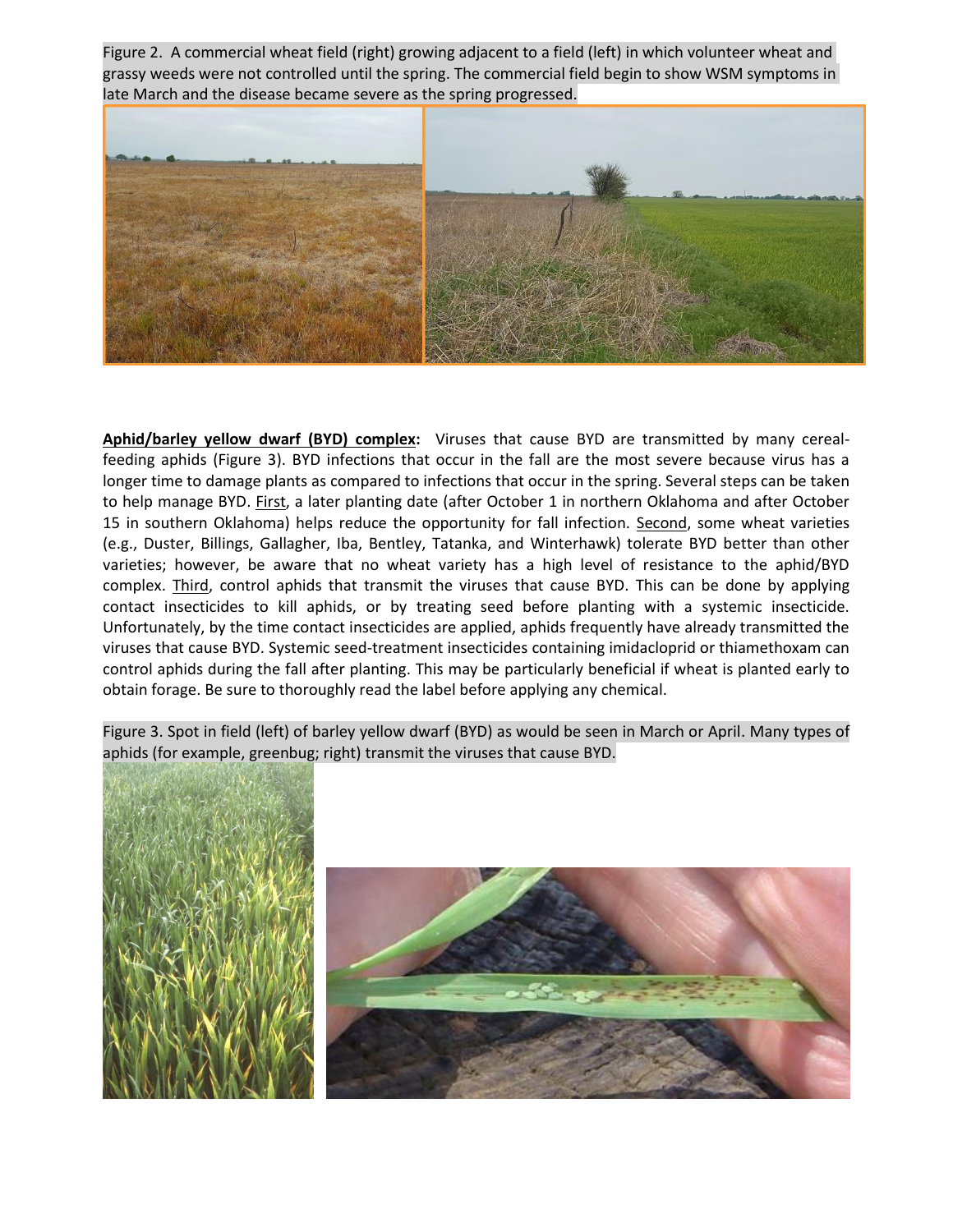**Hessian fly:** Hessian fly (Figure 4.) infestations can occur in the fall and spring. Fall infestations arise from over-summering pupae that emerge when climate conditions become favorable. In states north of Oklahoma, a "Hessian fly free" planting date often is used to help limit fall infestations by Hessian fly. However, such a planting date does not apply in Oklahoma because Hessian fly can emerge in Oklahoma as late as December (Figure 5.).

Figure 4. Adult Hessian fly (left) and larvae and pupae of the Hessian fly (right)





Figure 5. Emergence of Hessian fly in Oklahoma by month from 2011-2013.



**Hessian Fly Emergence Patterns in Oklahoma** 2011-2013

Delayed planting (after October 1 in northern Oklahoma, and after October 15 in southern Oklahoma) can help reduce the threat of Hessian fly, but a specific "fly free date" does not exist for most of Oklahoma as it does in Kansas and more northern wheat-growing states. This is because smaller, supplementary broods of adult flies emerge throughout the fall and winter. Some wheat varieties are either resistant (e.g. Duster, Gallagher, SY-Flint, and LCS Wizard) or partially resistant (e.g. Billings, Doublestop CL+, Everest, Iba, Ruby Lee, SY-Gold, and T-153) to Hessian fly infestations. Hessian fly infestations can be reduced somewhat by destroying volunteer wheat in and around the field at least two weeks prior to emergence of seedling wheat. Seed treatments that contain imidacloprid or thiamethoxam will also help reduce fall infestations of seedling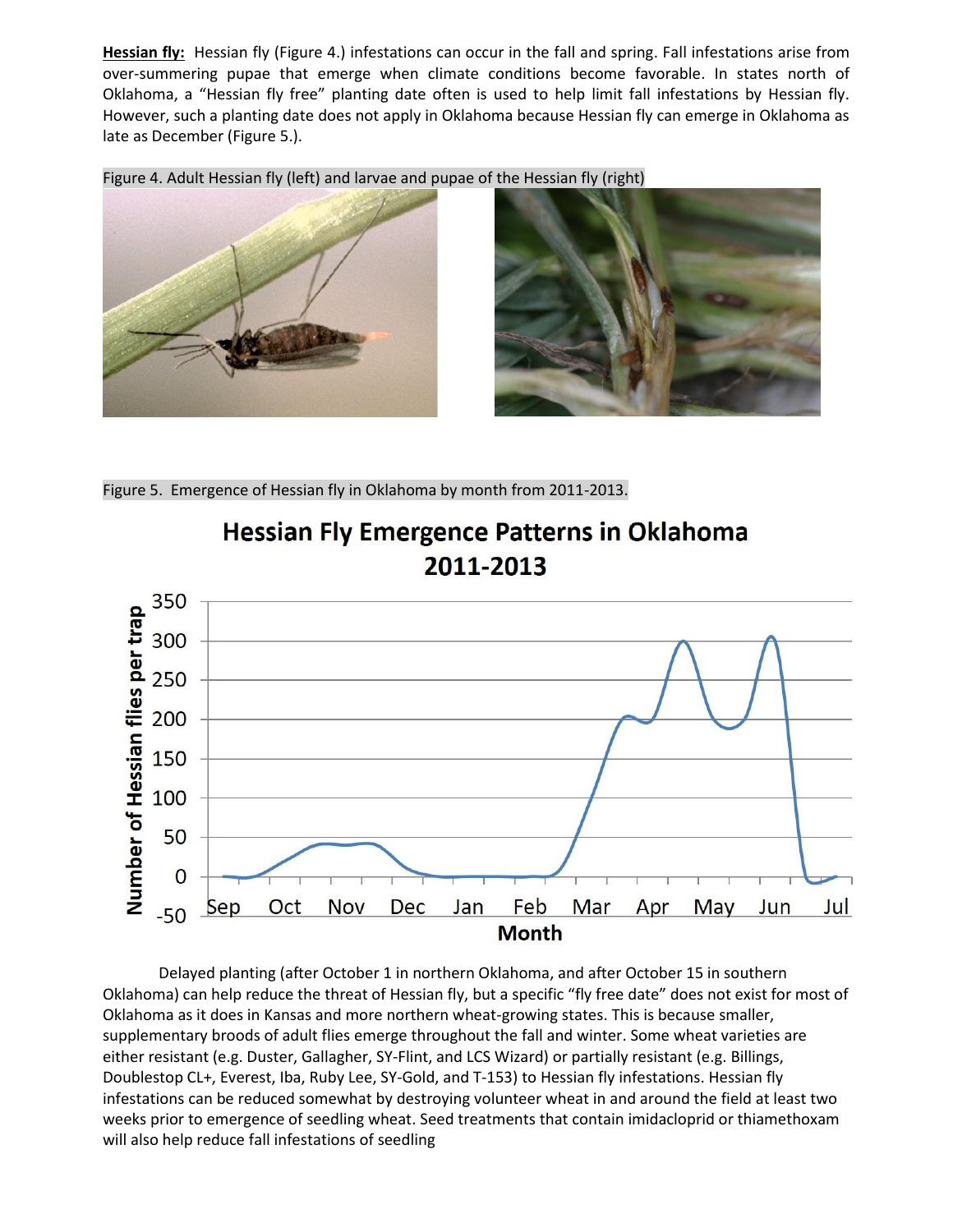wheat, especially if combined with delayed planting and volunteer destruction. For more information on Hessian fly, see OSU Fact Sheet: EPP-7086 (Hessian fly Management in Oklahoma Winter Wheat) at: <http://pods.dasnr.okstate.edu/docushare/dsweb/Get/Document-6189/EPP-7086web2015.pdf>

**Root and foot rots:** These are caused by fungi and include several diseases such as dryland (Fusarium) root rot, Rhizoctonia root rot (sharp eyespot), common root rot, take-all, and eyespot (strawbreaker) (Figure 6). During the late spring of 2016 and 2017, several samples of wheat were received that were diagnosed as being affected by take all and other root rots. In 2017-2018, the incidence and severity of root rots across Oklahoma dramatically increased. This increase likely resulted from weather conditions that favored the root rots. Dryland (Fusarium) root rot was the most common root rot observed, and caused significant damage to wheat in southwestern, western, northwestern OK as well as the panhandle.

Controlling root and foot rots is difficult. There are no resistant varieties, and although fungicide seed treatments with activity toward the root and foot rots are available, their activity usually involves earlyseason control or suppression rather than control at a consistently high level throughout the season. Often, there also are different "levels" of activity related to different treatment rates, so again, CAREFULLY read the label of any seed treatment to be sure activity against the diseases and/or insects of concern are indicated, and be certain that the seed treatment(s) is being used at the rate indicated on the label for activity against those diseases and/or insects. Later planting (after October 1 in northern Oklahoma and after October 15 in southern Oklahoma) also can help reduce the incidence and severity of root rots, but planting later will not entirely eliminate the presence or effects of root rots. If you have a field with a history of severe root rot, consider planting that field as late as possible or plan to use it in a "graze-out" fashion if that is consistent with your overall plan. For some root rots, there are specific factors that contribute to disease incidence and severity. For example, a high soil pH (>6.5) greatly favors disease development of the root rot called take-all. OSU soil test recommendations factor in this phenomenon by reducing lime recommendations when continuous wheat is the intended crop. Another practice that can help limit take-all and some of the other root rots is the elimination of residue. However, elimination of residue by tillage or burning does not seem to affect the incidence or severity of eyespot (strawbreaker).



Figure 6. White heads indicative of root rot (left); darkened roots (right) indicative of take all root rot.